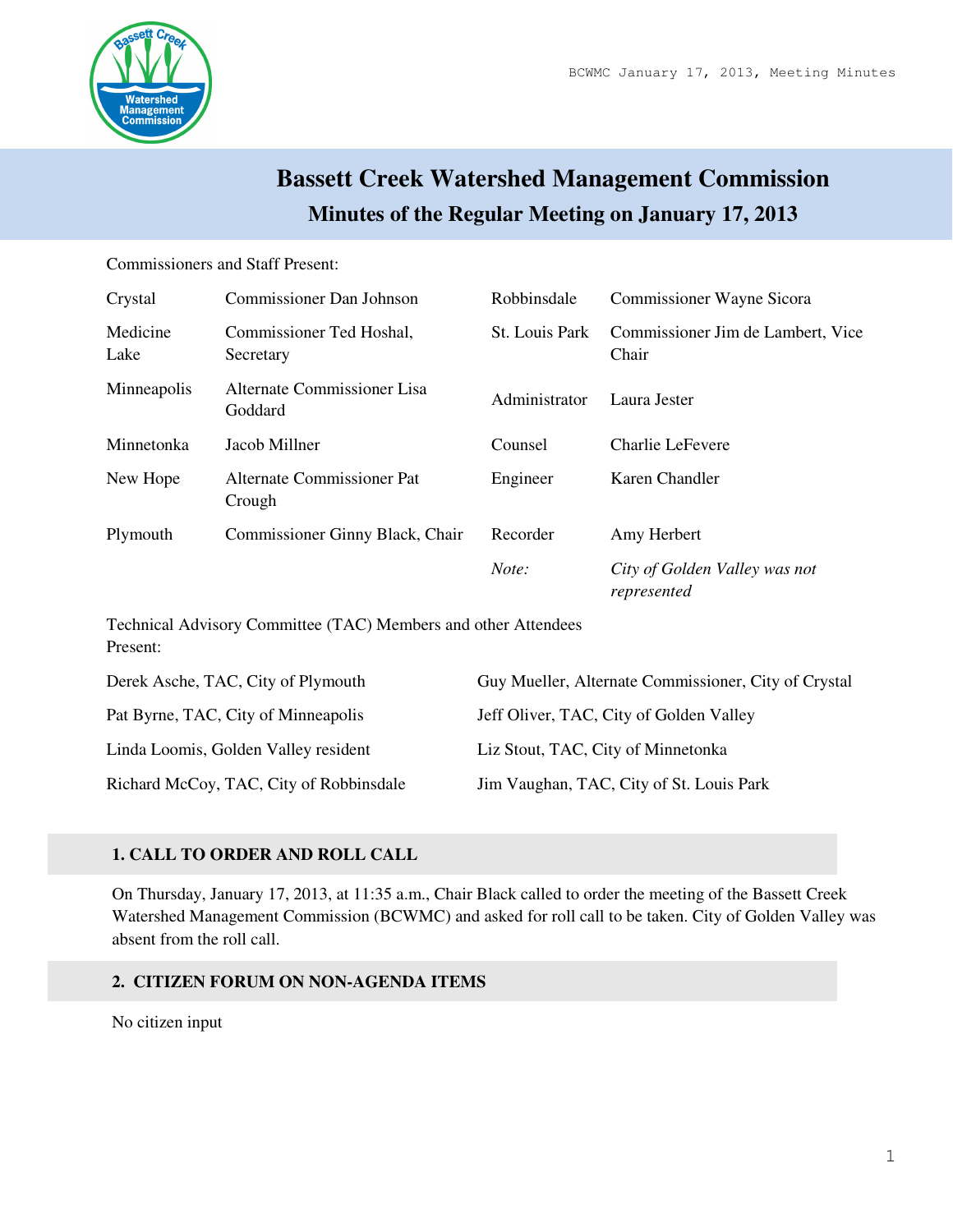## **3. AGENDA**

Commissioner Hoshal requested the removal of item 4E – Boone Avenue Convenience Center and Retail Building: Golden Valley – from the Consent Agenda and onto the Agenda. Chair Black added it to the agenda as item 5E and requested the addition to the agenda of item 6E – Discussion of budget and schedule for the XP-SWMM model. Alternate Commissioner Goddard moved to approve the agenda as amended. Commissioner Millner seconded the motion. The motion carried unanimously 8-0 with eight votes in favor [City of Golden Valley absent from vote].

## **4. CONSENT AGENDA**

Commissioner de Lambert moved to approve the Consent Agenda as amended. Alternate Commissioner Goddard seconded the motion. The motion carried unanimously 8-0 with eight votes in favor [City of Golden Valley absent from vote]. [The following items were approved as part of the Consent Agenda: the December 20, 2012, BCWMC meeting minutes, the December Financial Report, payment of the invoices, and Resolution 13-01 Designating Official Depositories for BCWMC Funds.]

The general and construction account balances reported in the January 2013 Financial Report are as follows:

| <b>Checking Account Balance</b>                           | \$457,485.31       |
|-----------------------------------------------------------|--------------------|
| TOTAL GENERAL FUND BALANCE                                | \$457,485.31       |
| TOTAL CASH & INVESTMENTS ON-<br>HAND (1/9/13)             | \$3,103,682.95     |
| CIP Projects Levied – Budget Remaining                    | $(\$2,659,720.04)$ |
| <b>Closed Projects Remaining Balance</b>                  | \$443,962.91       |
| 2012 Anticipated Tax Levy Revenue                         | \$11,196.24        |
| <b>Anticipated Closed Project Balance</b>                 | \$455,159.15       |
| 2013 Proposed & Future CIP Project Amount<br>to be Levied | \$196,000.00       |

### **5. NEW BUSINESS**

**A. Discussion of Slate of BCWMC Officers for 2013.** Chair Black announced that at the February BCWMC meeting, the Commission will select its officers for the year and any commissioner interested in serving as an officer should send an e-mail about it to Administrator Jester. Commissioner Johnson asked for clarification about the officer positions and Chair Black said the positions are Chair, Vice Chair, Treasurer, and Secretary. Administrator Jester said that she would send an e-mail about this to the commissioners and alternate commissioners who are absent from today's meeting.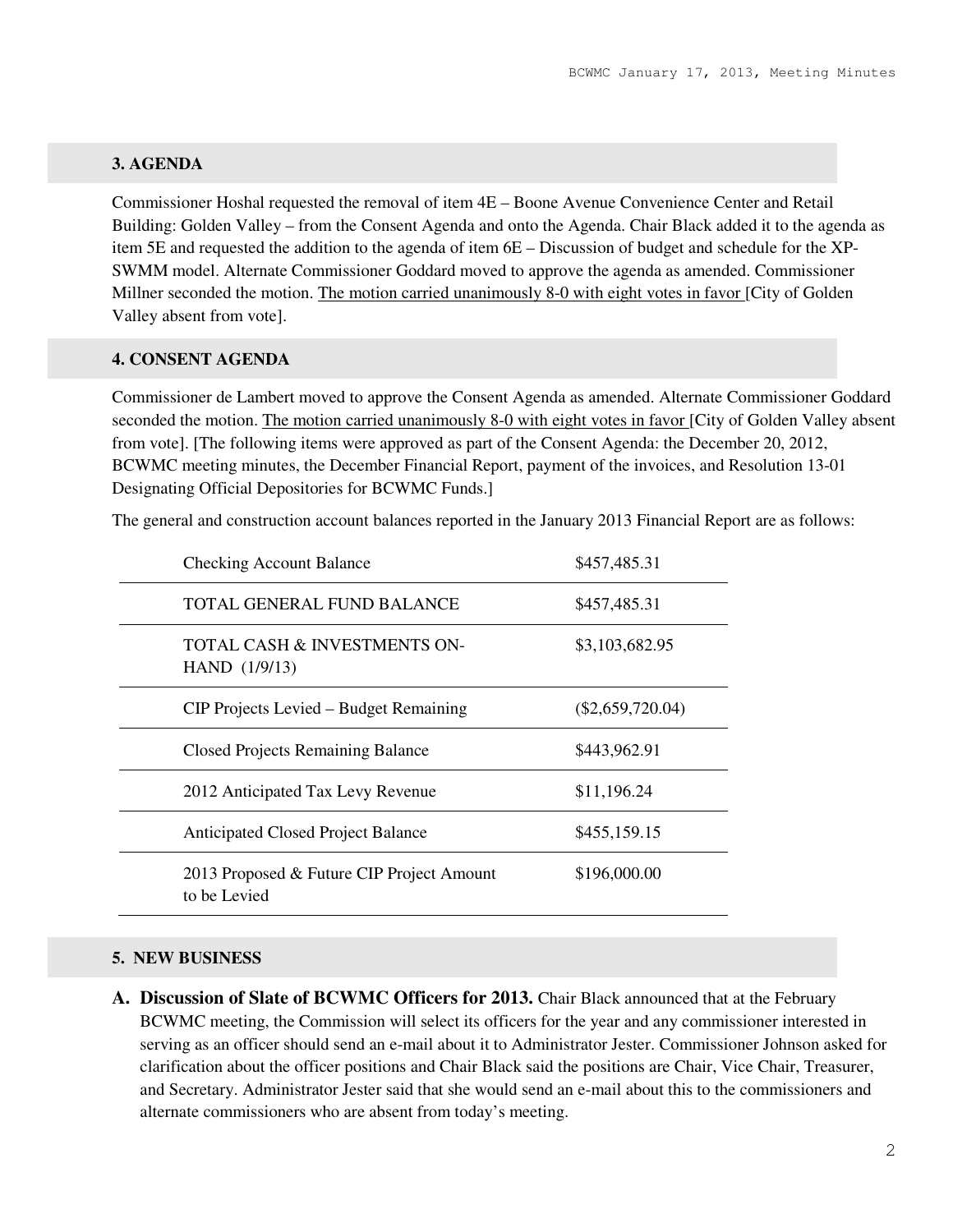**B. Next Steps for Considering Letters of Interest for Legal, Engineering and Technical Services.** Chair Black reported that the Commission received eight letters of interest for Engineering and Technical Services and two letters of interest for legal services. Chair Black said that the letters of interest are hard copies and she requested that in the future the Commission request to receive submittals in electronic format. The Commission discussed having the TAC review the Engineering and Technical Services proposals at the February TAC meeting, a Commission subcommittee concurrently reviewing the proposals, and recommendations from both groups presented to the Commission as a whole at its February meeting. The Commission decided to expedite the process by directing the TAC to review the proposals at its February  $7<sup>th</sup>$ TAC and inviting any interested commission members to attend that meeting and join the discussion. The Commission directed the TAC to bring a recommendation to the February BCWMC meeting. Chair Black directed staff to make PDF copies of the proposals and make them available to the TAC and commission members and requested commission members to provide comments to Administrator Jester by February 1st if they wanted their comments to be considered at the TAC meeting and by February  $14<sup>th</sup>$  if they want their comments included in the Commission meeting packet. Alternate Commissioner Goddard asked if the Commission is asking the TAC for a recommendation on which firms the Commission should contact to request a more formal proposal. Chair Black said yes, potentially, or the TAC could recommend that the process go no further.

### **C. TAC Recommendations**

**i. Review Draft BCWMC CIP 2015-2019.** Mr. Asche reported that the TAC met on January 3<sup>rd</sup> to discuss the five-year CIP (Capital Improvements Program). He said the TAC's intent was to create a draft CIP for 2015 – 2019, get the Commission's comments on that draft today, then take those comments and finalize the draft to bring back in front of the Commission at its February, March, or April meeting. Mr. Asche commented that the Commission needs to be operating two years ahead of its CIP in order to be on schedule with its CIP projects.

Mr. Asche highlighted the updates to the CIP, including the addition of a water quality improvement and flood reduction project BC-2/ BC-8 for 2019 in Golden Valley near the intersection of Sandburg Road and Louisiana Avenue. Mr. Oliver provided an overview of the project and answered Commission questions.

There was discussion about the project descriptions listed on the draft CIP and Ms. Chandler stated that projects already ordered by the Commission would maintain their project description as listed in the Watershed Management Plan and the newer projects, originally envisioned to be ponds, will be more broadly described. Commissioner Johnson asked how the TAC derived the list and prioritized the projects. Mr. Asche explained that the CIP table is a working table. He said that projects come from the Tables 12-2 and 12-3 in the Commission's second generation *Watershed Management Plan* and those tables are reviewed each year by the TAC. He said that the TAC reviews whether the projects listed in those tables are appropriate for today and then the TAC proposes to add or remove projects based on that review.

There was a discussion of the Main Stem channel restoration project slated for 2015 in Golden Valley from  $10<sup>th</sup>$  Avenue to St. Croix Avenue. Ms. Chandler pointed out that the project happens to be the project used in the example CIP description page.

Mr. Asche went through the revised CIP table with the Commission. Ms. Chandler provided additional information on project NL-1 "Construct Pond NB 29A, B, and pond west of Northwood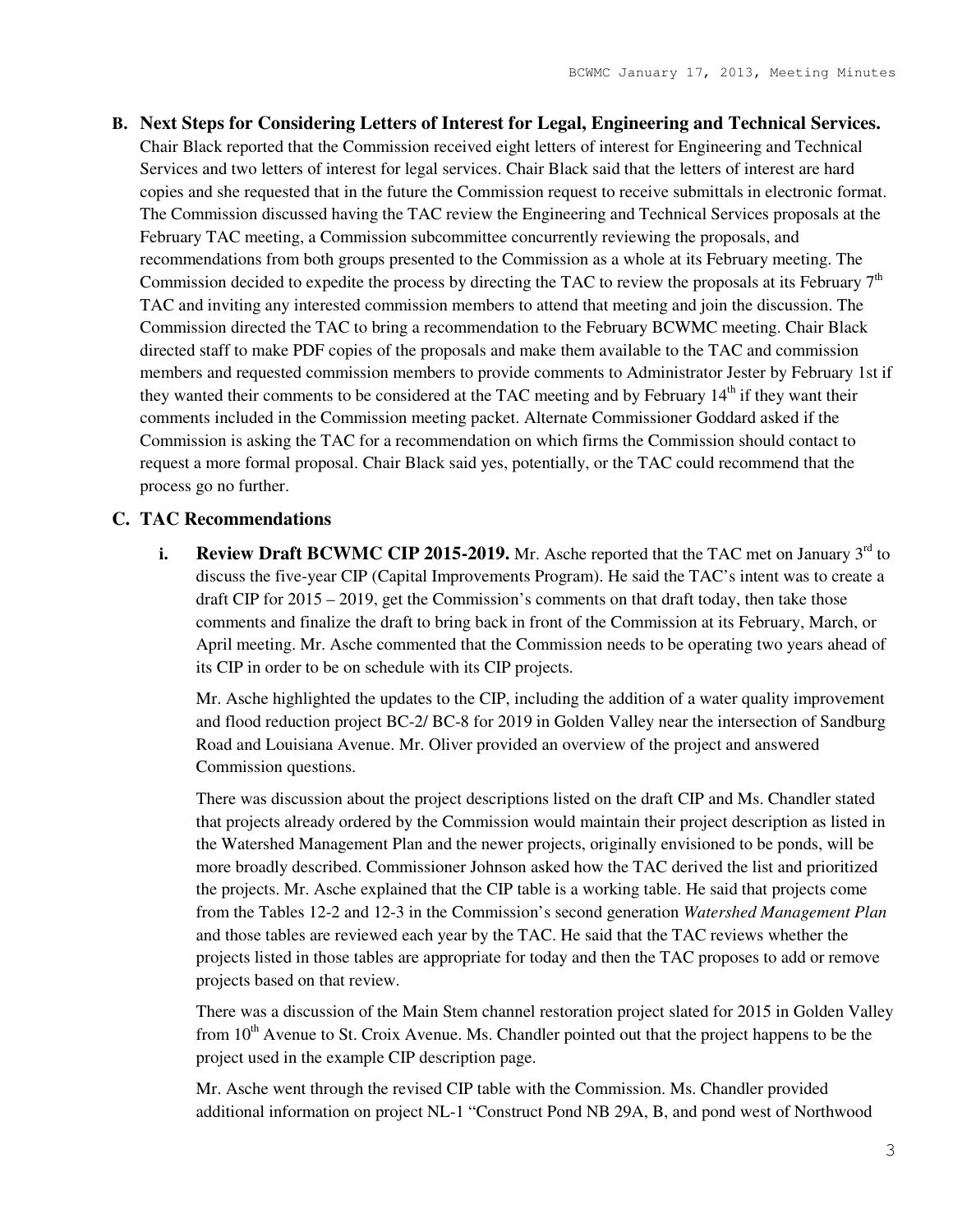Lake, just east of Highway 169" in the Northwood Lake watershed in New Hope. She said that there may be two locations involved in that project and she would like to see both of those move forward.

Mr. Asche answered questions about the proposed Four Seasons Mall project and reported that he had met with Northwood Lake residents to update them about proposed projects and water quality projects around the lake. Mr. Asche said that the TAC would like to take one last look at the revised CIP and would like to consider any Commission comments if there are any. Ms. Black said that if there are no objections, then the TAC is directed to bring a final proposed CIP to the Commission at the February or March meeting and for the TAC to work with the Administrator regarding scheduling the item on a Commission meeting agenda.

- **ii. Review Draft Budget Document Information.** Mr. Asche said that the Commission had directed the TAC to look at revising the presentation of the CIP information and he presented the draft document. He said that the new format is typical to how a municipal CIP works. Ms. Jester said she thinks this would work nicely with a map on the Web site linking to online sections for each project and including before and after photos. Mr. Byrne said that it would be nice for links to be included that go to the project information on the Web site. The Commission approved the TAC continuing to work on developing the rest of the CIP budget documents.
- **iii. Schedule Future TAC Meetings.** Chair Black announced that the next TAC meetings will be held on February  $7<sup>th</sup>$ , March  $7<sup>th</sup>$ , and April 4<sup>th</sup>.
- **D. Met Council Call for Members of Watershed Organization Technical Advisory Committee.** Chair Black announced that the BCWMC received a letter from the Metropolitan Council inviting membership to a watershed organization technical advisory committee. Administrator Jester provided details. The Commission discussed the invitation. Commissioner Hoshal recommended that the Administrator not be part of the Committee since she will be so busy with the other Administrator tasks. Mr. Asche said he would be interested. The Commission approved. Mr. Asche said he will contact the Metropolitan Council.
- **E. Boone Avenue Convenience Center and Retail Building: Golden Valley.** Commissioner Hoshal asked why the Commission is reviewing this project now when construction is already underway. Mr. Oliver said that a surcharge plan for compacting soils was previously reviewed and administratively approved by the Commission Engineer and the City. Mr. Oliver indicated that the approved work has started. Mr. Oliver said that it is the City's understanding that the building will not be demolished and a remodel of the building is a couple of years out. He said that the building will be added onto this spring. Mr. Oliver described the environmental filter manhole on the site to treat existing runoff. He said that a new filter manhole will treat the new developed area and will discharge into the pond. Commissioner Hoshal said that the City will need a maintenance agreement. Mr. Oliver agreed. Ms. Chandler described the way the filter in the environmental manhole works. She emphasized the importance of maintenance of the filter and explained that in its project memo the Commission Engineer has recommended two conditions related to the maintenance. There was discussion of the type and size of media to be utilized in the filter. There was discussion of the site location, fill and mitigation of fill.

Commissioner Johnson recommended approving the project based on the conditions in the Engineer's Memo. Commissioner Hoshal seconded the motion. The motion carried unanimously 8-0 with eight votes in favor [City of Golden Valley absent from vote].

## **6. OLD BUSINESS**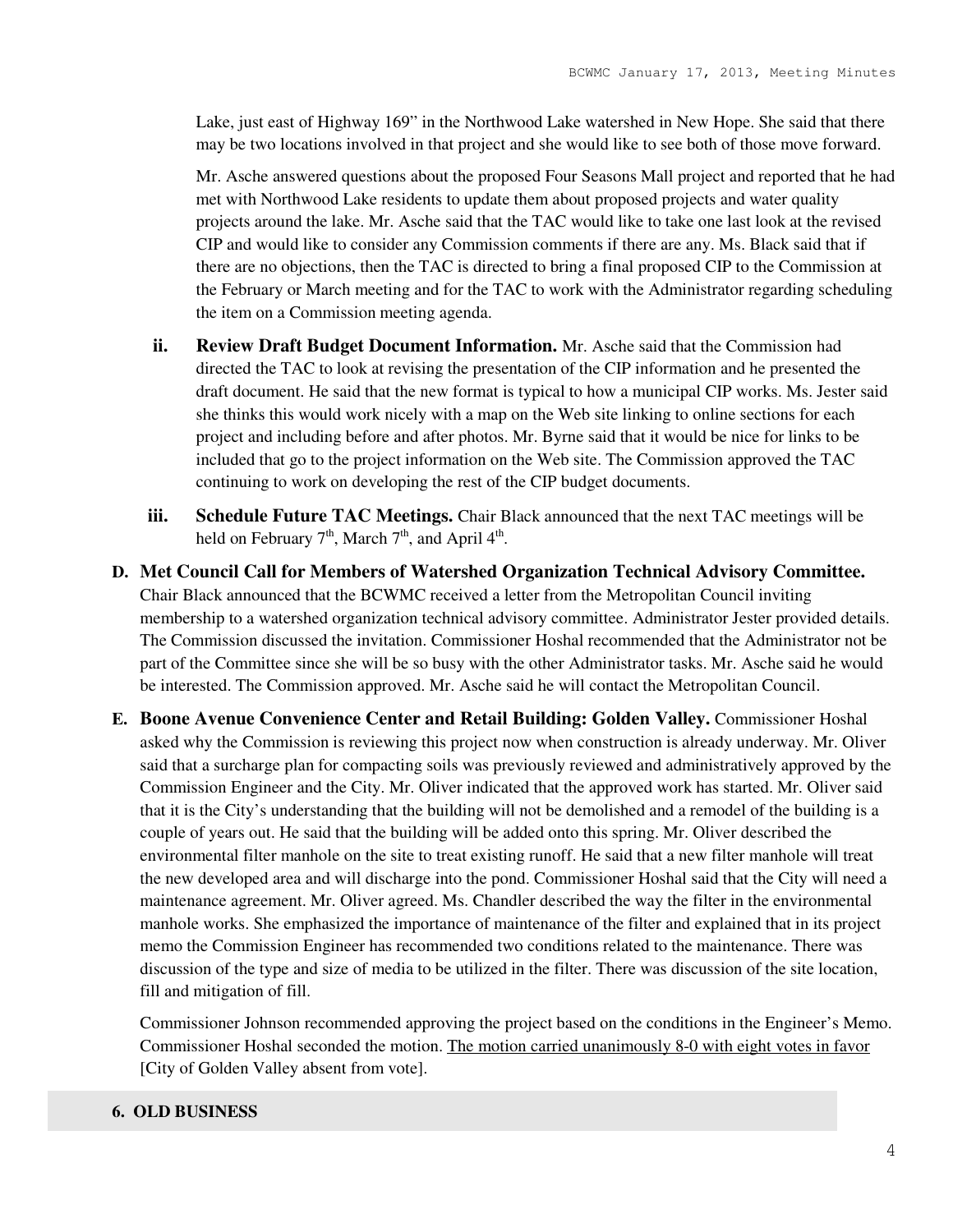**A. WMWA Requests.** Mr. LeFevere provided an explanation of WMWA's (West Metro Water Alliance) requests. He said that the request that the Commission carry over 2012 funds into 2013 can't be met since the Commission has spent its full 2012 WMWA budget. Mr. LeFevere described the type of work that WMWA is proposing for educational activities. He said that if WMWA staff did the work, it would be considered routine administrative services as described in the agreement between the BCWMC and WMWA, but since WMWA proposed to hire outside staff to do the work, it is out of the ordinary and WMWA is requesting the consent of the organizations. Mr. LeFevere said that if the Commission is agreeable to this request, he has structured language for a motion and it is in his memo provided to the Commission. Mr. LeFevere described the next WMWA request regarding raising the cap on WMWA's reimbursement request to the BCWMC from \$2,000 to \$4,500 for 2013.

Commissioner Hoshal moved to approve expenditure by the Shingle Creek Watershed Management Commission of funds paid by Bassett Creek to WMWA in 2012 for preliminary work on its K-12 Project. Commissioner Millner seconded the motion. The motion carried unanimously 8-0 with eight votes in favor [City of Golden Valley absent from vote].

Chair Black directed the Administrator to look at the 2013 budget and to come back with information at the Commission's February meeting. Commissioner Hoshal said that if the Commission does approve raising the cap then the Joint Powers Agreement between the BCWMC and WMWA would need to be revised. Mr. LeFevere confirmed.

## *[Commissioner Millner departs the meeting.]*

**B. Next Generation Plan Update.** Commissioner Sicora brought up the new change to the plan process schedule that identifies that the Commission will adopt the new plan in April of 2015, which is later than the previously scheduled date and past the September 2014 deadline and expiration of the Commission's current Watershed Management Plan. He asked how that change is being perceived by the agencies. Ms. Loomis said that the Commission hasn't asked for input on it yet but she presumes that the Commission would need to request an extension. Ms. Chandler said that the current plan stays in place until the Commission adopts a new one.

Administrator Jester reported that she had spoken to Brad Wozney about the public input process and he said that after the issues are identified, the public needs to prioritize how the issues are addressed in the plan. She said she thinks it would be good to do the prioritization process in the public input process' second large group meeting. Ms. Jester said that the Commission needs to identify who is responsible for the tasks documented in the plan process schedule and also identify how much each task will cost so that the Commission knows if it can afford what it is proposing.

Chair Black raised her concerns about the large group meetings and said that the large group meetings seem like they would expend a lot of time and effort without resulting in much feedback. The Commission discussed different approaches such as utilizing the traditional Citizen Advisory Committee method, holding small group meetings, and holding separate meetings with the different agencies. Chair Black said that she likes the ideas of the small group meetings and the survey.

Commissioner Sicora asked Administrator Jester about comments from Brad Wozney on the public participation process. She said that Mr. Wozney is fine with the process proposed as long as the Commission incorporates the public prioritization process.

Commissioner Sicora said that he supports Administrator Jester's suggestion of expanding the project matrix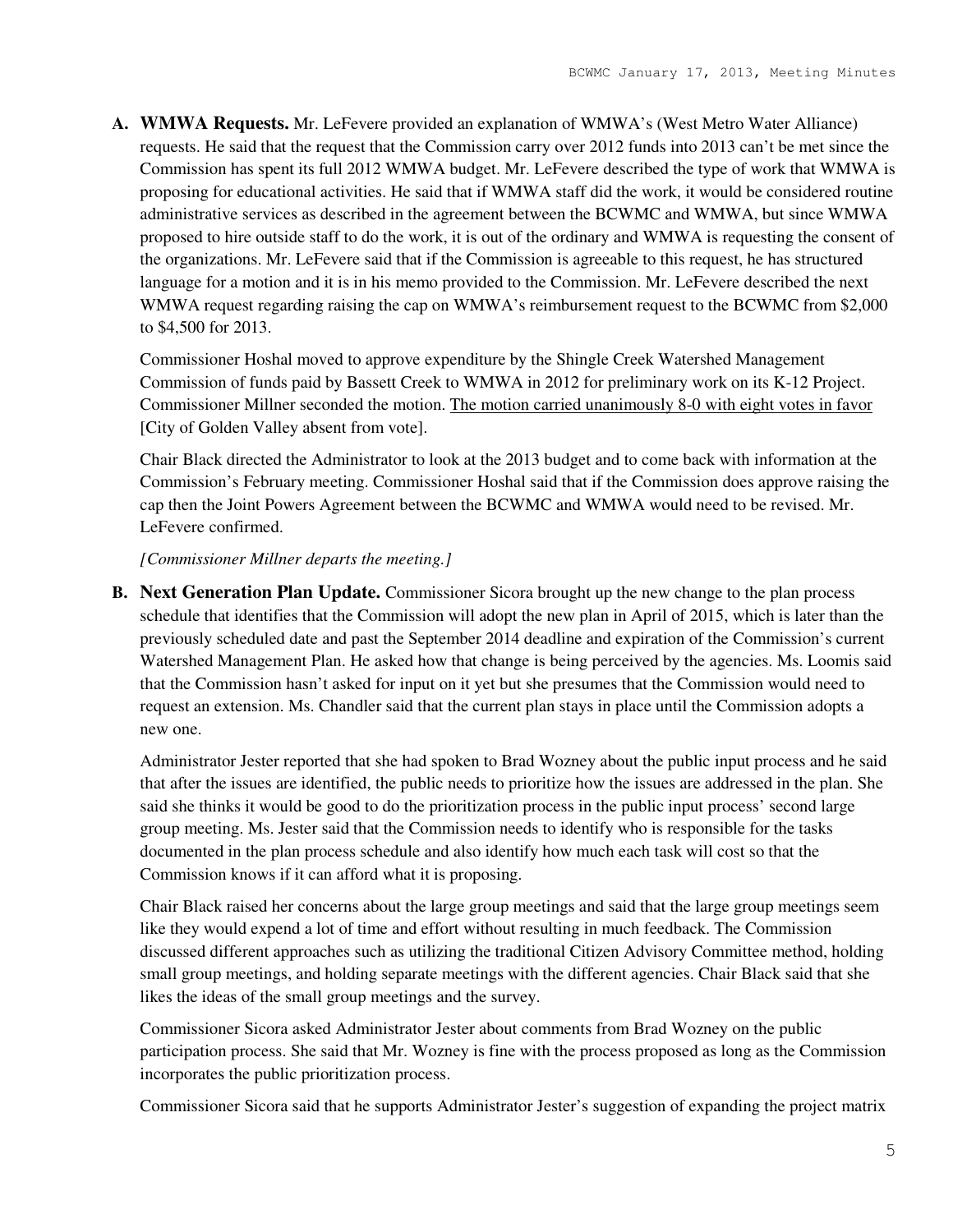to identify the responsible party and cost per task and he would like to see the endpoint tied in as well. He said that this refinement to the matrix needs to happen extremely soon and then it should come back to the Commission next month. Ms. Jester said that she would like authorization to work with Ms. Loomis and Ms. Chandler to refine the plan process document and would like direction on who will be developing the plan. Chair Black said that Barr and Administrator Jester should work together to develop the plan.

Ms. Loomis updated the Commission on the status of facilitator training and said that she is waiting on a call from John Shardlow about doing the training. She said he does work with the cities and he wanted to know if there were any concerns with conflict of interest. Mr. LeFevere indicated that he didn't see any conflict.

The Commission decided to meet on Monday, January 28<sup>th</sup> from 4:30 p.m. to 6:30 p.m. at Golden Valley City Hall to review the Gaps Analysis. The Plan Steering Committee arranged to meet at 3:30 p.m. for an hour prior and then to stay for the Gaps Analysis meeting.

The Commission discussed the status of the survey. Ms. Loomis said that a small group needs to sit down and work on the survey. Administrator Jester suggested that a draft of the survey be done by January  $28<sup>th</sup>$ , the day of the next Plan Steering Committee meeting. Commissioner Sicora suggested that Administrator Jester touch base with the Shingle Creek Watershed Management Commission about the public outreach piece and he suggested that if people have comments on the draft plan process documents being reviewed today then they should get those comments to Administrator Jester.

Chair Black asked that the issue regarding the difference in standards between watersheds be included in the gaps analysis if it isn't already.

- **C. Update on Member City Assessment Payments Received to-date for Fiscal Year 2012.** Chair Black reported on the member city assessment payments received to-date and asked the remaining cities to check to make sure their cities are in the process of getting the payments in prior to the February  $1<sup>st</sup>$  deadline.
- **D. TMDL Implementation Reporting Update.** Ms. Chandler said that the Commission Engineer anticipated preparing a reporting template by the end of 2012. However, she said, they are waiting for renewal of the MPCA's MS4 permit. Ms. Chandler said that the permit renewal will be going to the MPCA (Minnesota Pollution Control Agency) board at the end of this month for approval. She said that if the permit approval doesn't go ahead in the end of January, then the Commission Engineer may want to get together with the cities to discuss TMDL implementation reporting. She said that she will provide updates on this issue in the coming months.
- **E. XP-SWMM Schedule and Budget.** Ms. Chandler said that at last month's Commission meeting the Commission approved \$5,000 toward additional work on the XP-SWMM model to incorporate the new street crossings into the model. She said they are still gathering data from the cities and it would be helpful to have an extension on the work schedule because it would be hard to get all of the data in and to calibrate the model by the end of January. The Commission discussed using fiscal year 2012 funds in fiscal year 2013.

Mr. LeFevere explained the information that he received from the Commission's Deputy Treasurer Sue Virnig. He said that the funds not expended in 2012 go into the Commission's fund balance, so if the Commission wants to use those funds then it needs to communicate to Ms. Virnig about which payments are to come out of the fund balance. He suggested that the Commission keep a running memo to track the budget items and the decisions that the Commission makes about those items. Chair Black said that she likes to see the budget items tracked on the financial report. She said that she and Administrator Jester will have a conversation with Ms. Virnig to see how it can be tracked. Commissioner Sicora recommended that they talk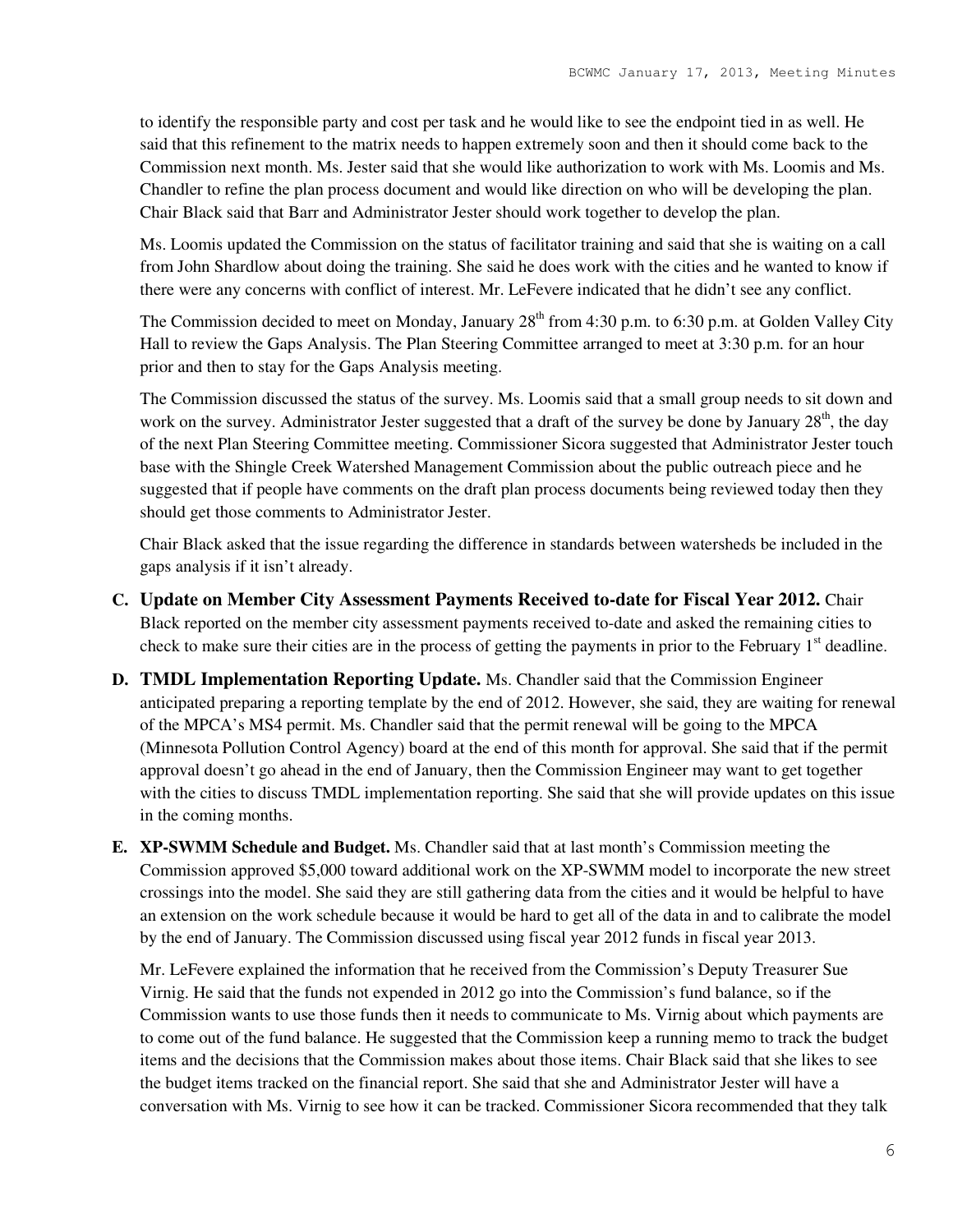to Ms. Virnig and get her recommendation and implement it.

Commissioner de Lambert said that there are a number of items that the Commission didn't fully expend in 2012 and he recommends that the Commission move over into 2013 the remaining 2012 funds for the XP-SWMM Model, the P-8 Water Quality Model, the Next Generation Plan, and the Administrator. The Commission Engineer was directed to continue working on the XP-SWMM model. Commissioner de Lambert moved to approve the Commission Engineer continuing its work on the XP-SWMM and the P-8 models during the 2013 fiscal year and up to the amount budgeted and approved by the Commission. Alternate Commissioner Crough seconded the motion. The motion carried unanimously 7-0 with seven votes in favor [Cities of Golden Valley and Minnetonka absent from vote].

# **7. COMMUNICATIONS**

### **A. Administrator**

- i. Administrator Jester said that she would like to meet individually with anyone who would like to sit down with her and discuss history and any concerns or suggestions.
- ii. Administrator Jester said that in today's Administrative Services Committee meeting it was decided that she will be the first point of contact for the Commission and she can forward on items to others as needed.

## **B. Chair**

- i. Chair Black reported that the homepage of the Commission's Web site now features some of the watershed photos taken by Commissioner Dan Johnson.
- ii. Chair Black reported that the City of Minnetonka has reappointed Commissioner Jacob Millner and Alternate Commissioner Tony Wagner for a three-year term on the Commission and the City of New Hope has reappointed Commissioner John Elder and Alternate Commissioner Pat Crough for a three-year term on the Commission.
- iii. Chair Black reported that the Commission received a reimbursement request from the City of Crystal for the North Branch restoration project. She directed the Commission Engineer to review the request for action at the February meeting.

# **C. Commissioners**

i. Commissioner Dan Johnson said that he had stopped at the Bassett Creek restoration project in Crystal and had asked the onsite project engineer if he has had any resident feedback or concerns and he said that there has been none.

### **D. Committees**

- i. Commissioner Hoshal asked if a link to the WMWA WaterLinks Newsletter could be posted on the Commission Web site. The Commission agreed. Commissioner Johnson asked if WMWA could put some of the WaterLinks stories in the form of a press release and submitted to the Sun newspapers.
- ii. Commissioner Hoshal said that he received an e-mail request today about BCWMC participation in the Green Yard workshops, formerly MetroBlooms. He asked for authorization to talk to Administrator Jester about the 2013 budgeted funds for education and outreach to see if funds would be available. Chair Black approved.